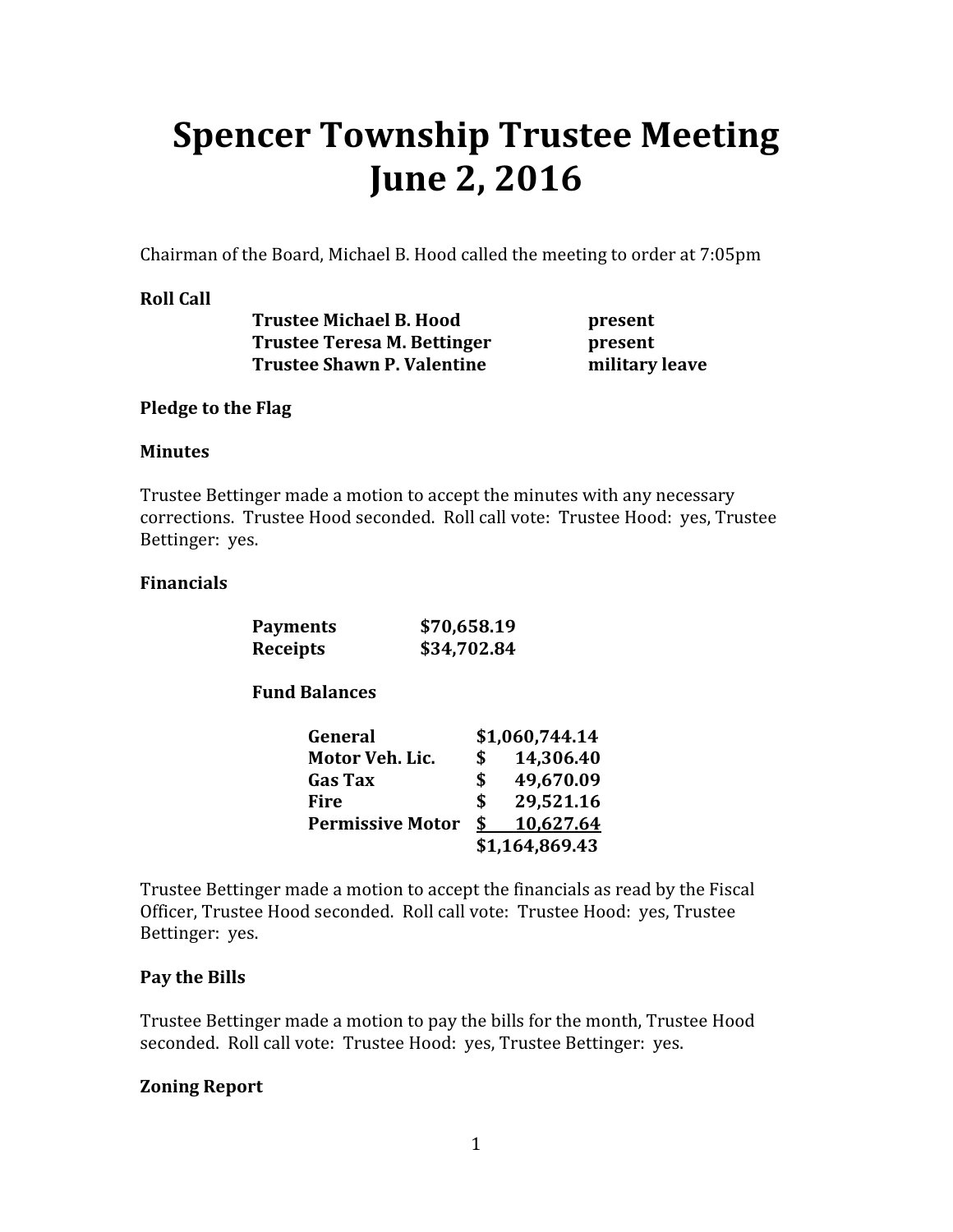The report was presented, but not read.

### Road Report

The report was presented, but not read.

# Fire Report

| <b>Fire</b> | <b>EMS</b> |
|-------------|------------|
| 6           | 17         |
|             | 4          |
| 2.          | 15         |
| 1           | 0          |
|             |            |

# Total Runs  $= 45$

Fire Chief, Carl Arnold, gave the report.

Robert Barnaby has resigned from the Department.

A walk through occurred on May 24 by Springfield Township Fire Department. An inventory of the equipment was also presented to the Board with replacement costs.

Chief Arnold recommended an appraisal company come in to get fair market value on the fire equipment.

Chief Arnold also requested a meeting with himself and the Trustees to discuss what happens after July 1, 2016. He recommended 2 weeks of employment for himself after July 1, 2016.

Trustee Hood reviewed the values on the inventory sheet Chief Arnold presented. Replacement value was at least \$1,000,000 to \$1,600,000.

Chief Arnold suggested layoff notices go out to the fire personnel.

Trustee Hood asked questions regarding the equipment Springfield Township should receive. The Township is giving away over \$1,000,000 worth of equipment, this needs to be discussed Trustee Hood stated. There was discussion on the value of the equipment.

Trustee Bettinger explained we are being fiscally responsible by paying \$128,000/year with a 3% increase yearly.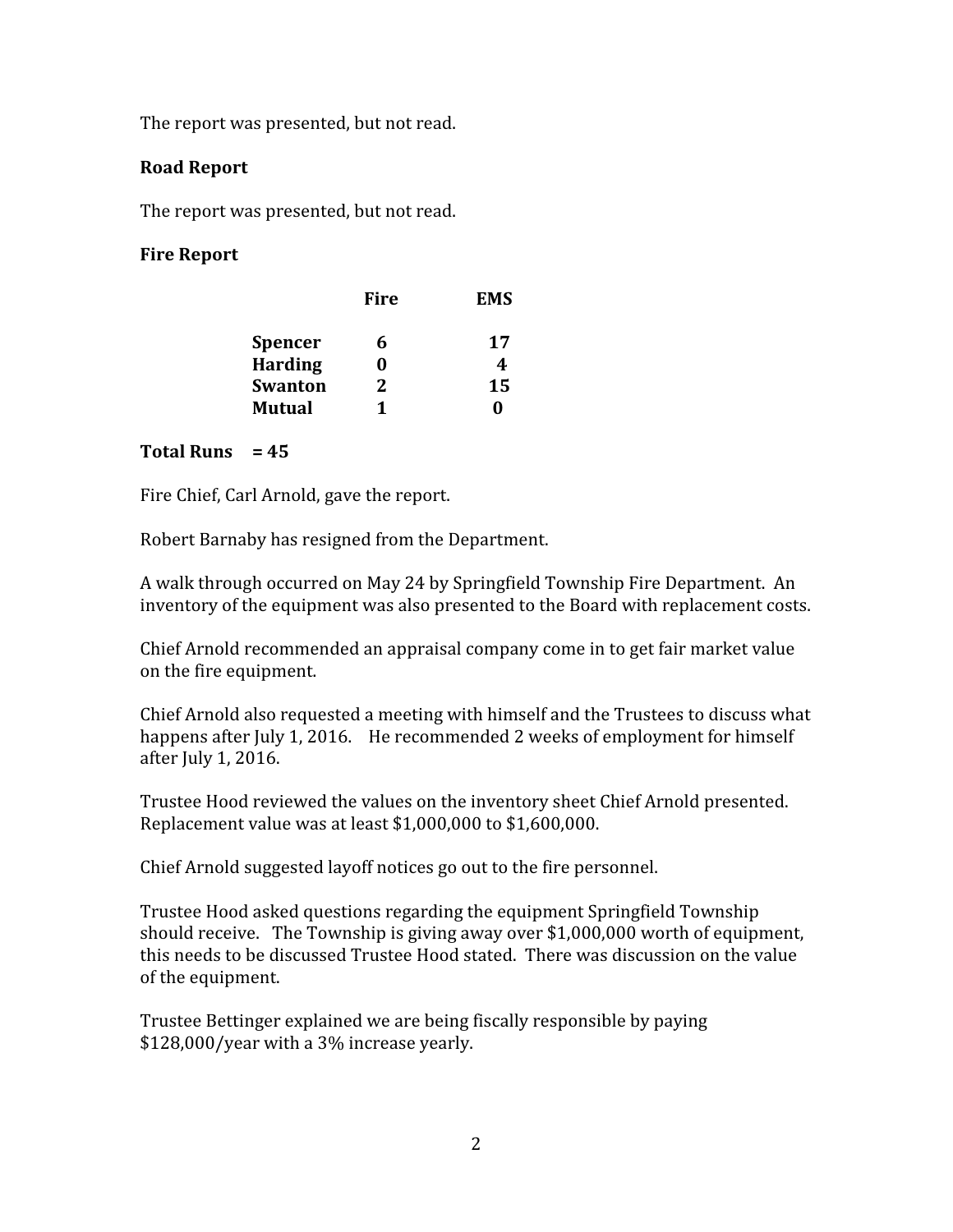Trustee Hood asked about the cost of bringing the building up to Springfield's standard. Trustee Bettinger stated she spoke to Chief Cousino of Springfield and there are no improvements needed at this time to bring the building up to standard.

Trustee Hood asked Trustee Bettinger who will the Springfield fire personnel answer to, Chief Arnold stated his opinion, it would be Chief Cousino.

Trustee Hood told Chief Arnold a sit down conversation would be held to discuss his employment.

## Land Use

Lewis Morgan, Chairman of the Land Use Committee, gave the report. The Land Use Committee has found a Company to do the branding for the Township, Poggemeyer. He presented a resolution to the Board of Trustees. He explained much work and research went into this choice.

Trustee Hood explained the Committee was organized in September of 2015. They have worked on this for the past 9 months. Trustee Hood commended them for their hard work and dedication.

Mr. Morgan explained the Land Use process and goals to the public. He promised the public would be informed along the way. Mr. Morgan explained going into business with Poggemeyer would cost the Township around \$70,000 for 10 years, but it should be reviewed in 5 years.

Trustee Hood presented applications for Brownfield assessment assistance from the Ohio EPA. This is a grant fro the federal government. This grant bears no cost to the Township.

Trustee Hood made a motion to submit the grant; Trustee Bettinger said she needs to read the grant information before she makes a decision.

Trustee Bettinger tabled the resolution presented to the Board of Trustees because she has not had time to read it. Mr. Morgan expressed that this is being pushed back further and further. The \$70,000 is an investment in the community he explained.

Trustee Hood proposed a second meeting on the 3<sup>rd</sup> Thursday, June 16 to discuss and decide upon the land use resolution and the EPA application. Mr. Morgan stated he will not be here he has plans to be out of town

### **Correspondence**

The Fiscal Officer read the amendment to the Eber Road project giving the County permission to do the bidding on the project. The amendment was read and signed by the Trustees. Trustee Bettinger made a motion to allow the County to do the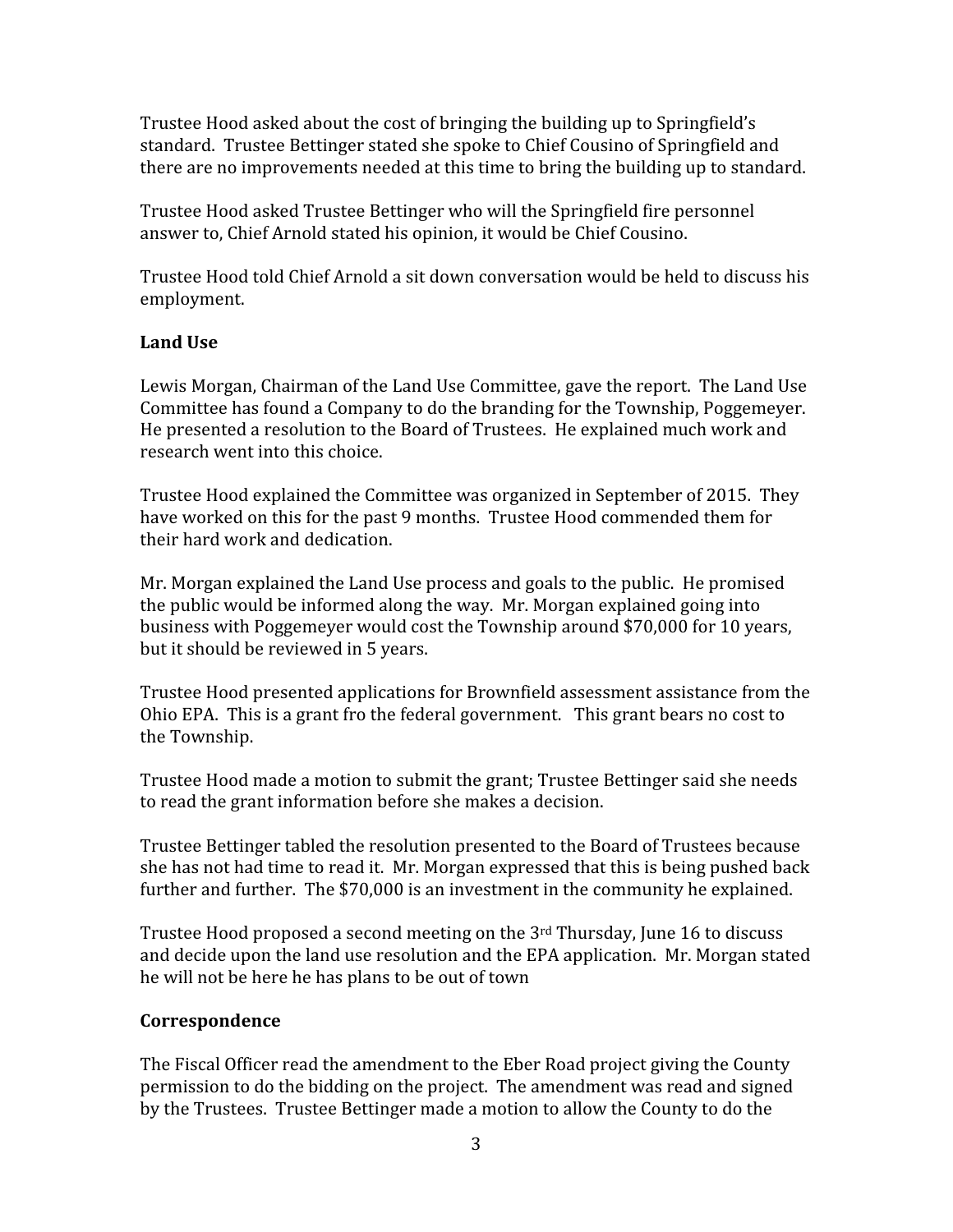bidding, Trustee Hood seconded. Roll call vote: Trustee Hood: yes, Trustee Bettinger: yes.

## New Business

Trustee Hood presented the Lucas County empowerment program information. It provides employment to youth 15-24 years old. Trustee Bettinger made a motion for the Spencer Township to be a job site for the summer employment program, Trustee Hood seconded. Roll call vote: Trustee Hood: yes, Trustee Bettinger: yes.

Steven Oliver applied to be an alternate on the Zoning Board. He gave his experience in the letter. Trustee Bettinger explained, he would be an alternate. Trustee Bettinger made the motion to accept Mr. Oliver as an alternate, Trustee Hood seconded. Roll call vote: Trustee Hood: yes, Trustee Bettinger: yes.

Trustee Bettinger presented the purchase orders to approve T&J Excavating to do the ditch cleaning on Degenfelder and Schwamberger Roads. There was discussion on the matter. Trustee Hood suggested the wood from the tree removal be made available to the residents.

There were questions about County roads that need ditches cleaned. There was also conversation about Township roads that need ditches cleaned.

Trustee Bettinger made the motion offer the contract to T&J, Trustee Hood seconded. Roll call vote: Trustee Hood: yes, Trustee Bettinger: yes.

Trustee Hood stated services have to be provided to the entire community. This tree removal is helping alleviate the drainage problem in the Township. This too is an investment he expressed he compared this to the Brownfield grant.

Trustee Bettinger expressed she wants to make sure we are getting what we want done for the best value in the branding project. She needs to read the proposals before she makes a decision.

Resident, Pam Williams, expressed her opinion on the closing of the fire department.

### Open to the Public

Annette Colchagoff, resident, expressed concern about preserving the flagpole at the old Spencer Sharples School. Owner of the property, Mr. Goodwin said the concerns of the community would be regarded and the flagpole is staying.

Cate Roth, resident, stated residents should be made aware by news alert of special meetings. She also gave suggestion on making the public aware of the website. She also wanted more visibility on the disbursements of the JEDZ dollars.